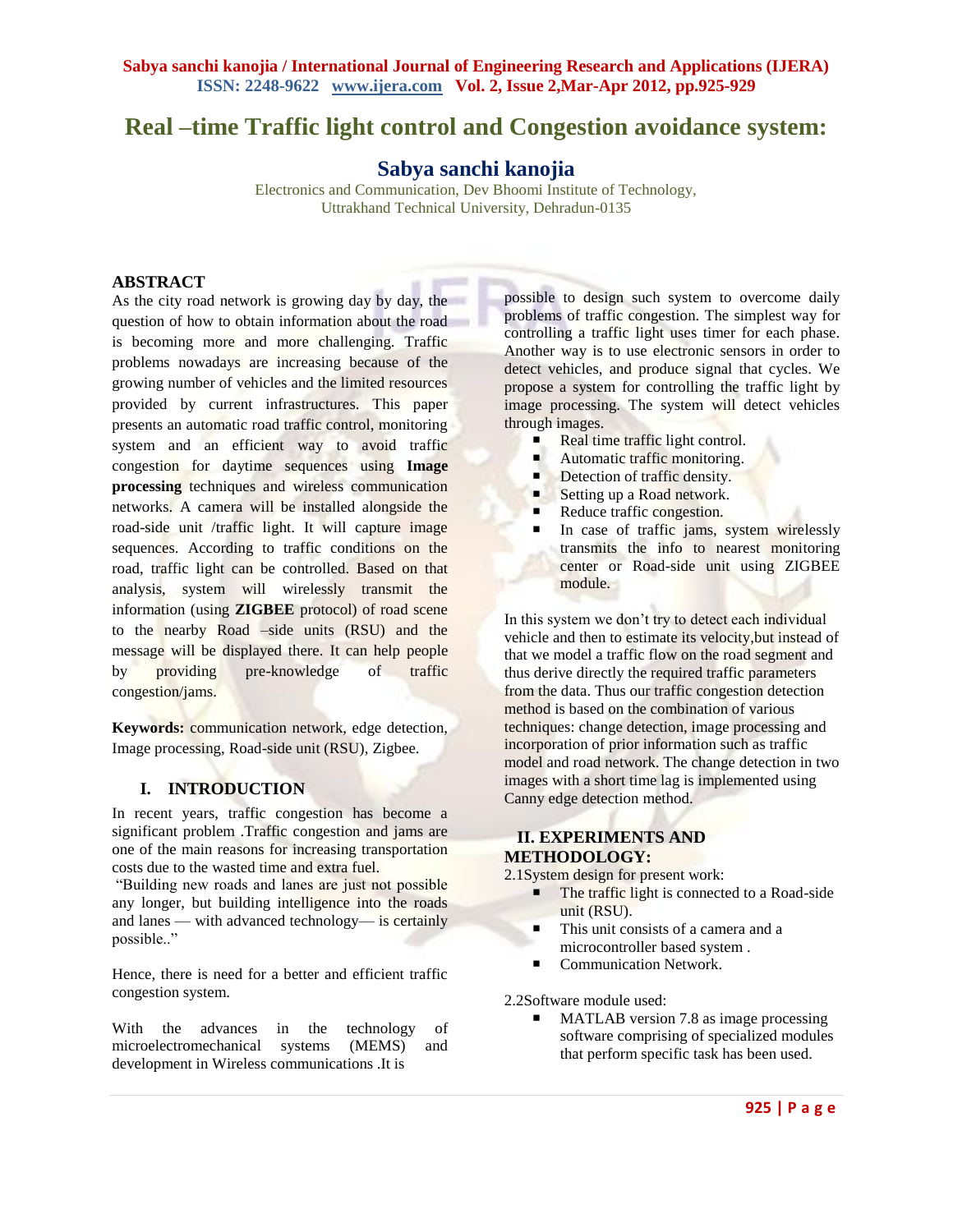AVRstudio 4 software is used for programming of microcontroller based system**.** 

2.3Methodology :

- Capture of real time videos.
- Image acquisition on snapshots.
- Image enhancement.
- **Image matching using edge detection.**
- With the help of communication network a pre-knowledge of jams can be provided.

#### 2.4Procedure:

There are three phases for designing and development of this system. Phase 1 and Phase 2 gives the analysis of road scene .Whereas Phase 3 deals about the transmission of message about road status to nearby road-side unit (RSU).

## **Image processing unit:**



#### PHASE 1:

First image of the road is captured, when there is no traffic or less traffic on road.This image is saved as reference image at a particular location specified in the program. Now Image Enhancement is done.Edge detection of these enhanced images is done thereafter with the help of Canny edge detection operator.

#### PHASE 2 :

After edge detection procedure both reference and real-time images are matched and traffic lights can be controlled based on percentage of matching.

#### 2.5 Image enhancement:

The objective of enhancement is to process an image so that result is more suitable than the original image for the specific application.

‗Gamma Correction '(power law transformation) is used in this system to enhance the image. The power law transformations have the basic form:

#### *S= cr***^***γ*

Where 'S' is output gray level image, 'r' is input gray level, ‗c' and ‗γ' are positive constants. For various values of gamma applied on an acquired image we obtained the following graph shown in figure1.





[Source:www.mathworks.in/help/toolbox]

Value  $\gamma$ ' =1 gives the best results in terms of making fine details identification.

As is evident the fractional values of **'γ'**can not be used since these attempts show a reverse effect of brightening the image which is undesirable for the present case as shown in fig 2,3.

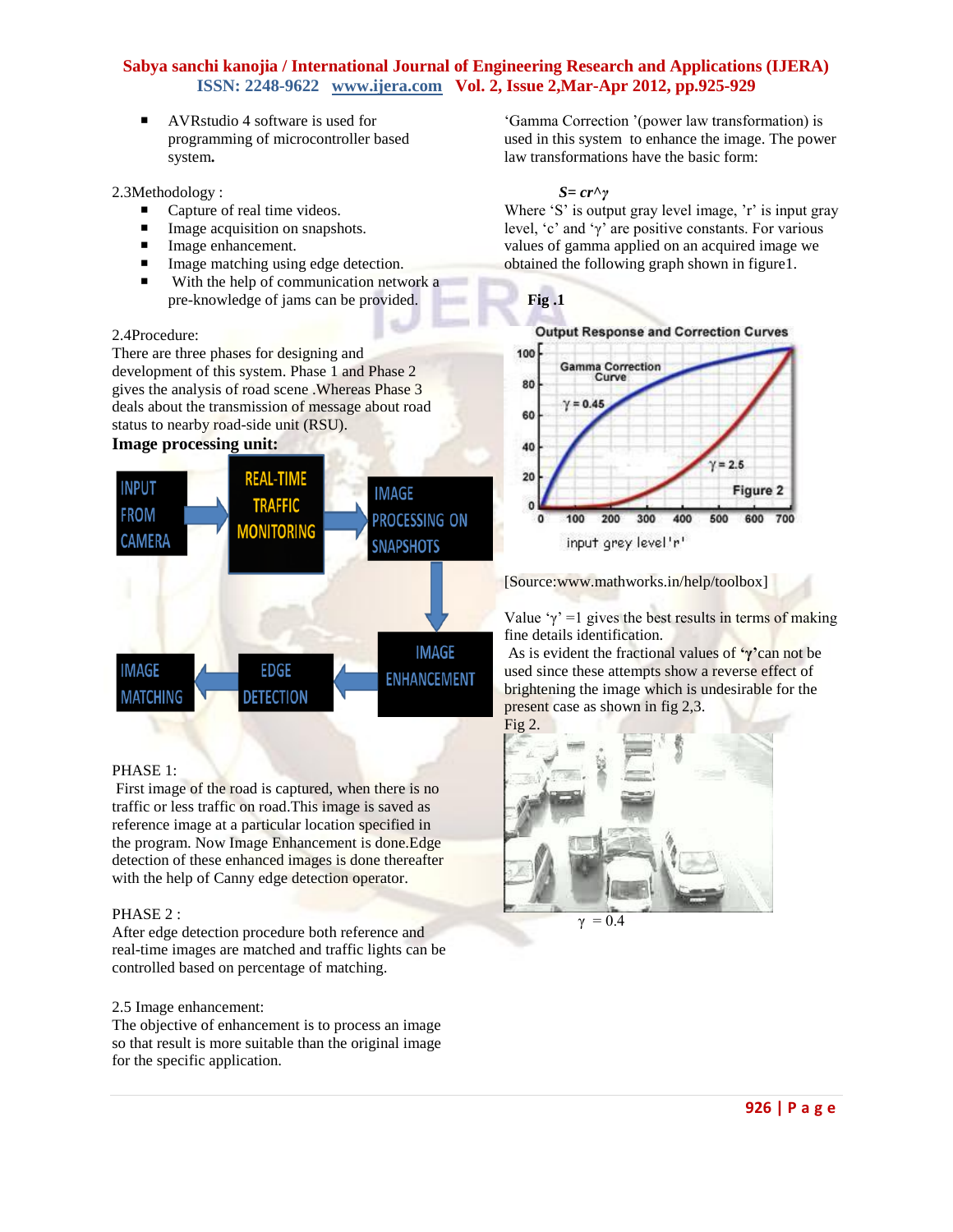

#### 2.6 Edge detection:

Among the key features of an image i.e. edges, lines, and points, we have used edge in our present work which can be detected from the abrupt change in the gray level. An edge is the border between two different regions.

Edge detection methods locate the pixels in the image that correspond to the edges of the objects seen in the image. The result is a binary image with the detected edge pixels. Common algorithms used are Sobel, Canny, Prewitt and Laplacian operators of MATLAB.

In this system we are using Canny edge detection. The Canny method finds edges by looking for local maxima of the gradient of I(image). The gradient is calculated using the derivative of a Gaussian filter. The method uses two thresholds, to detect strong and weak edges, and includes the weak edges in the output only if they are connected to strong edges. This method is therefore less likely than the others to be fooled by noise, and more likely to detect true weak edges.

We have used gradient based Edge Detection that detects the edges by looking for the maximum and minimum in the first derivative of the image. 1. First derivative is used to detect the presence of an

edge at a point in an image. 2. Sign of the second derivative is used to determine

whether an edge pixel lies on the dark or light side of an edge. The change in intensity level is measured by the

gradient of the image. Since an image  $f(x, y)$  is a two dimensional function, its gradient is a vector



The magnitude of the gradient is given by:

G  $[f(x,y)] = \sqrt{Gx^2 + Gy^2}$ ...(2)

The direction of the gradient is  $B(x, y) = \tan^{-1}(Gy/G)$  ……… (3)

Where the angle  $B$  is measured with respect to the  $X$ axis. Gradient operators compute the change in gray level intensities and also the direction in which the change occurs. This is calculated by the difference in values of the neighboring pixels, i.e., the derivatives along the X-axis and Y-axis. In a two-dimensional image the gradients are approximated by

| $Gx = f(i+1,j) - f(i,j) \dots (4)$ |  |
|------------------------------------|--|
|                                    |  |

Gradient operators require two masks, one to obtain the X-direction gradient and the other to obtain the Y-direction gradient. These two gradients are combined to obtain a vector quantity whose magnitude represents the strength of the edge gradient at a point in the image and whose angle represents the gradient angle.

The Canny method applies two thresholds to the gradient: a high threshold for low edge sensitivity and a low threshold for high edge sensitivity. This helps fill in gaps in the detected edges. If we define A as the source image, and Gx and Gy are two images which at each point contain the horizontal and vertical derivative approximations.

[Source:www.mathworks.com>MATLAB Central]



#### **Fig 4. Canny edge detected image:**

2.7 Image Matching:

Edge based matching is the process in which two representatives (edge) of the same objects are pared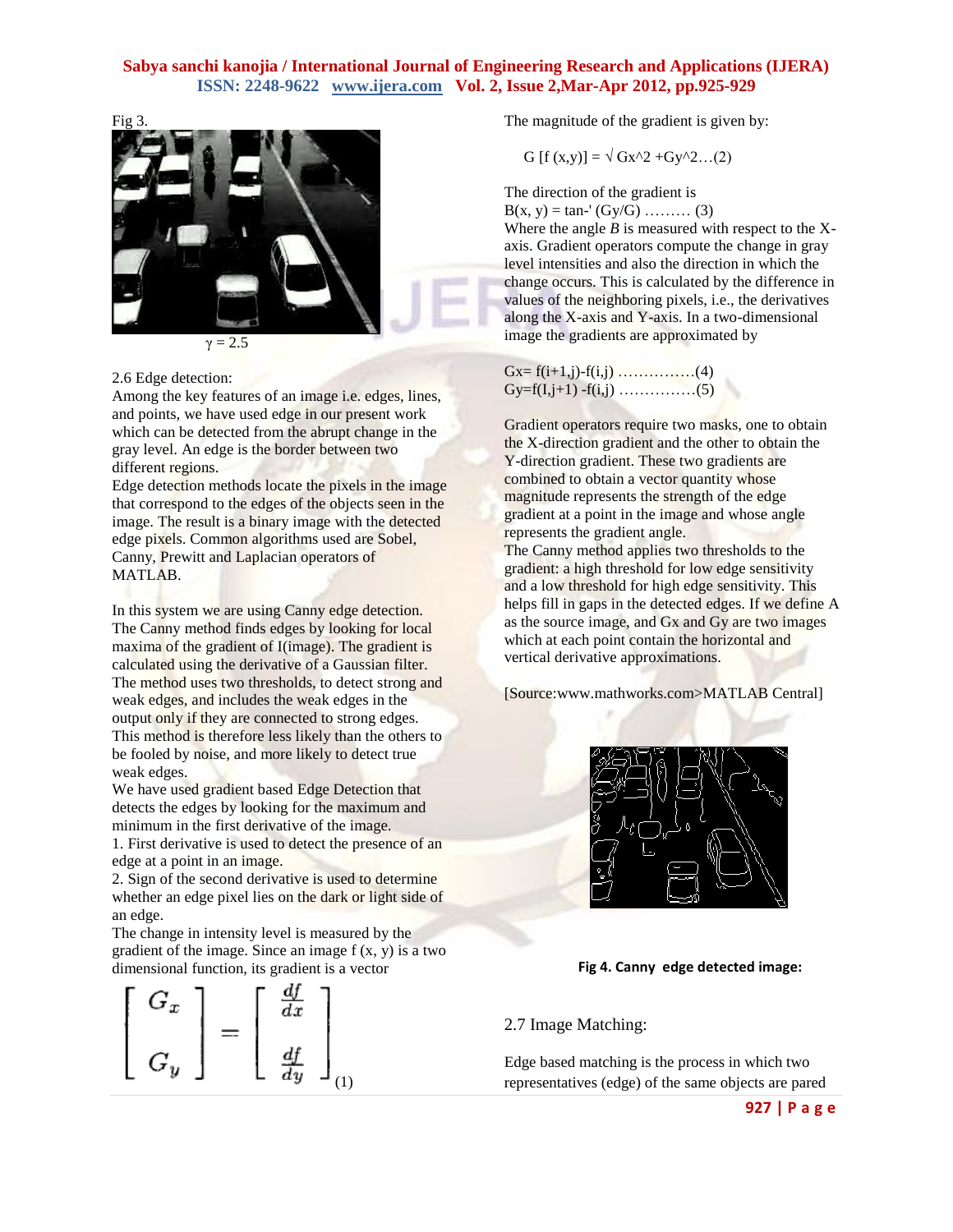together. Any edge on one image is compared and evaluated against all the edges on the other image. Edge detection of reference and the real time images has been done using Canny operator .Then these edge detected images are matched and accordingly the traffic light durations can be set and on that basis only traffic congestion is avoided.



#### Fig 5. Reference image



#### Fig 6. **Real-time image**

Phase 3:

To form a communication network or road network, we have used Zigbee module.. Zigbee makes possible a complete network where all devices are able to communicate and be controlled by a single unit.

#### ZIGBEE CHARACTERISTICS:

- > Low power consumption.
- > Maximum data rates allowed for each of these frequency bands are fixed as 250 kbps @2.4 GHz.
- >Master/slave topology.
- >Automatic network configuration
- >Dynamic slave device addressing
- >Virtual peer-to-peer links (pairing)

>Full handshaking for packet transfers >Up to 254 (+ master) network nodes.

Zigbee has high network capacity in a small area using multiple access. Generally, the traffic congestion is configured by enormous and uncertainty amount of terminals. We use a kind of wireless personal area network IEEE 802.15.4 structuring network communicated enormous amount of terminals. ZigBee has 2^16 network capacities. So, it is able to communicate about 65000 terminals.

However, Terminal interference has problems when congestion network was using ZigBee that any terminals communicated in same timing. Consequently,we apply frequency division multiplex(FDM)to ZigBee for avoiding interference and debasement throughput. [Source:www.zigbee.org/en/resources]

When image matching percentage is very less, then it means there is heavy traffic, in such case program will activate **ZIGBEE** module through microcontroller and a message will be transmitted to nearby Roadside unit(RSU) or RSUs along the same route. The message can be displayed at that RSU with the help of any displaying device. Message about heavy traffic/ jam on a route can help people to avoid it by rerouting.

Fig. 7 Road network through Zigbee :



#### **III. RESULTS AND DISCUSSION:**

Experiments are carried out and depending upon the intensity of the traffic on the road, traffic lights are controlled. According to the percentage of image